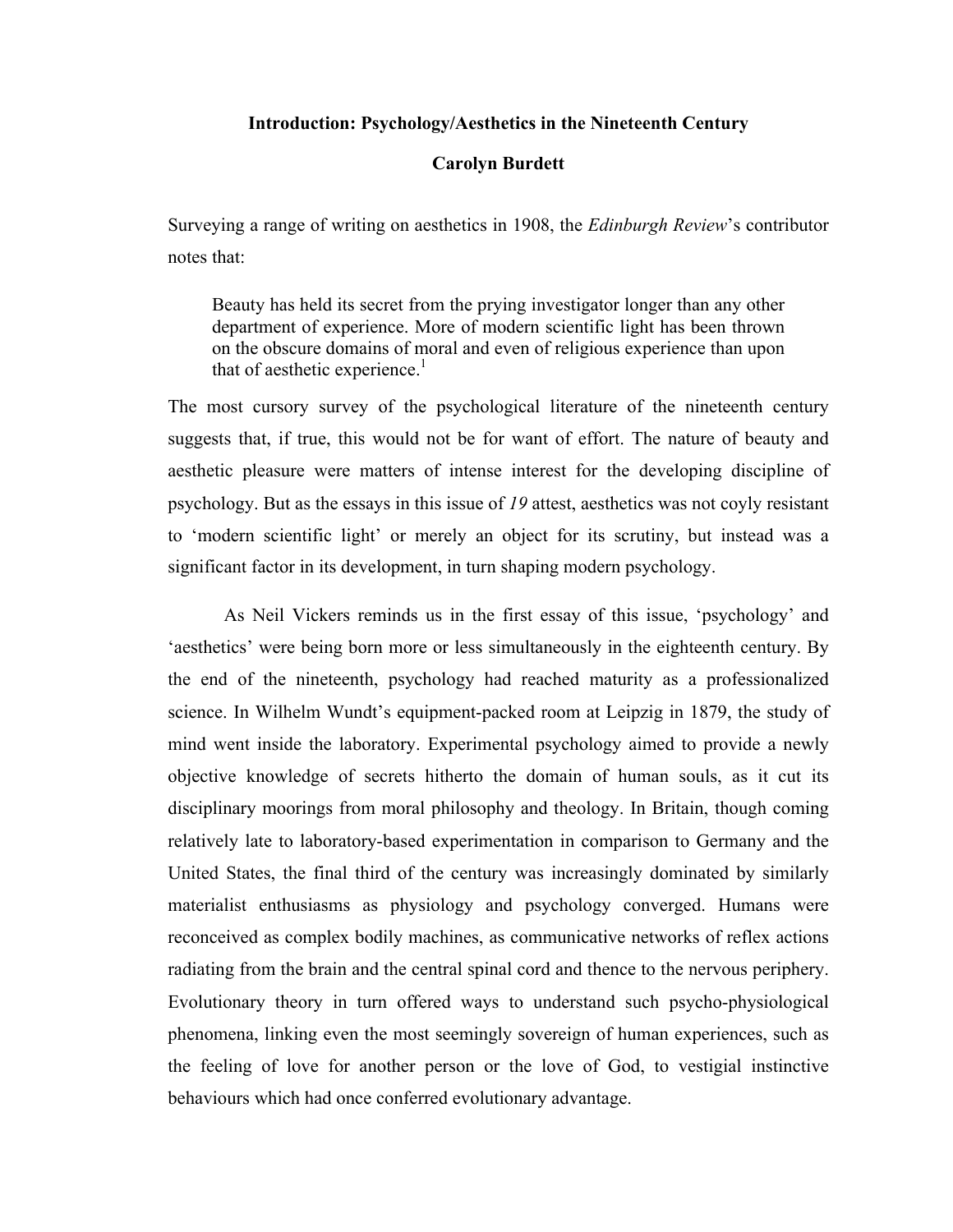As idealist concepts of aesthetic response based on the work of Kant and Hegel started to give way to this materialist, physiologically-based psychology, the idea of the aesthetic was simultaneously viewed as subject to the same 'laws' as other kinds of human and animal behaviour, and as a means to test their limits. In 1875, the philosopher and psychologist James Sully contributed the entry on 'aesthetics' to the ninth edition of the *Encyclopedia Britannica*. In it, he noted the problem of the enormous diversity of objects to which the term 'Beautiful' might be attached, concluding that: 'There is certainly a great want of definiteness as to the legitimate scope of aesthetic theory.' He continued:

It will be seen, too, how closely this point bears on the question of the relativity of aesthetic impressions, whether there is any form of beauty which pleases universally and necessarily, as Kant affirms. The true method of resolving this difficulty would appear to be to look on aesthetic impressions more as growth, rising, with the advance of intellectual culture, from the crude enjoyments of sensation to the more refined and subtle delights of the cultivate mind. The problem of the universal and necessary would then resolve itself into an inquiry into a general tendency. It would be asked what kinds of objects, and what elements of sensation, idea, and emotion, tend to become conspicuous in aesthetic pleasures, in proportion as the mind advances in general emotional and intellectual culture.<sup>2</sup>

Subjecting aesthetic response to the light of scientific enquiry was also a means to define and evaluate the goods of Victorian culture and civilization. Issues of power, privilege, and hierarchy were never far away from discussions of beauty.

The essays collected here touch on the rich diversity of topics clustering at the intersection between aesthetics and psychology over the course of the century. These include the physiology and psychology of perception, the relation of attention and memory, the status of introspection as psychological method, the relationship of 'inner' to 'outer' reality, and that between emotion and memory. Could beauty any longer be understood as a universal quality, and how was it affected by the challenges of cultural popularization? Did art foster moral quality and lead to beneficial ethical action? Psychologists such as Alexander Bain, writing at the mid-century, tried to answer the last question affirmatively by distancing aesthetic from other sensory experiences, emphasizing the former's qualities of disinterestedness and the fact that its pleasures

#### **Carolyn Burdett, Introduction: Psychology/Aesthetics in the Nineteenth Century**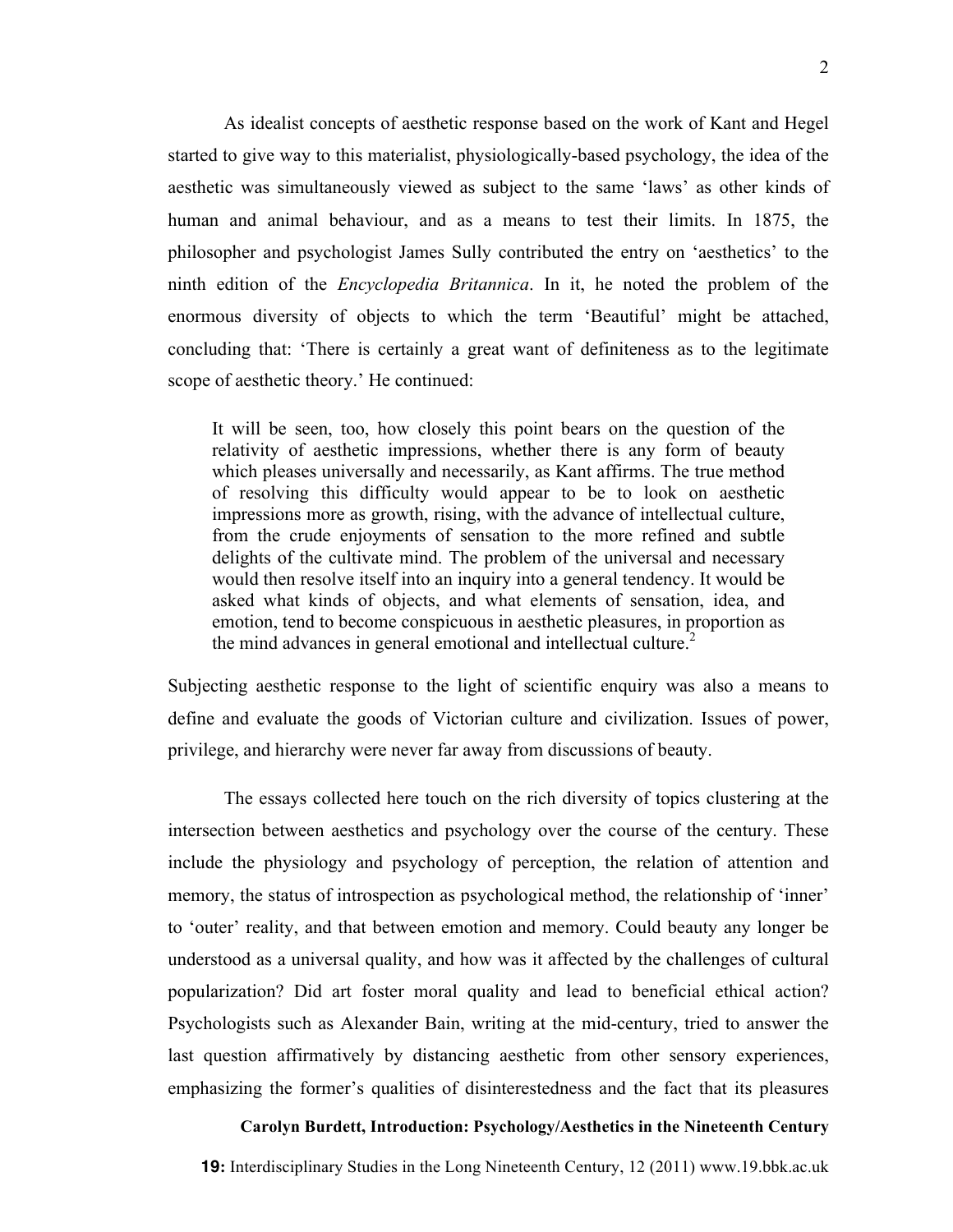intensify as they are shared.<sup>3</sup> By the end of the century, however, beauty appeared to have been decoupled from ethics in the hedonistic values of 'art for art's sake' aestheticism. For critics of the latter, 'taste' seemed either mere fashion or a fit subject for satire, and aestheticism inevitably conducive of a selfish life.<sup>4</sup>

Across all these issues and debates persistent themes emerge for the scientists, psychologists, novelists, poets, theatre and gallery-goers, and aesthetic theorists considered here. One is the question of bodies. Beauty is a sensory experience, but one which might be guided or even determined by cognitive and intellectual faculties. On the other hand, bodies as sources of sensory feeling could also be experienced as irritation and distraction, barring aesthetic pleasure. Grant Allen, author of the influential *Physiological Aesthetics* (1877), writes of the effect on the nervous system of an uncongenial climate. Witnessing sights in the tropics which intellectually he recognizes as containing elements of beauty, they nevertheless fail to produce 'the faintest thrill of pleasure'. The same scenes viewed later as photographed images, 'seen now under an English sky and an English nervous diathesis, strike me as exquisitely beautiful'.<sup>5</sup> Victoria Mills's contribution to this issue describes George Eliot recording her inability to enjoy 'the actual vision enough' during a trip to Rome. Eliot anticipates the more satisfyingly beautiful Rome she will recall and imagine when reproducing these scenes later, in the form of created narrative. Bodies are not obedient sensory conduits for aesthetic experience but are instead constantly configured in complicated relations with mind. Eliot makes sense of her dulled impressions of the 'real' Rome by way of current psychological theory: she is experiencing a 'double consciousness' that tells her that these currently unengaging sights will subsequently be recollected replete with aesthetic feeling.

Double consciousness, dream-states, reverie, trance, dissociation, negative attitude of attention, subliminal and multiplex personalities: these limit-case states of consciousness explored by Victorian psychology were also often the privileged conditions for aesthetic experience.<sup>6</sup> This was not without its anxiety, as Mills suggests, echoing Eliot's own concerns: 'We have no firm control over dreams, trances, or reverie. Might then these states lead to a diminished agency?' In *Middlemarch*,

**Carolyn Burdett, Introduction: Psychology/Aesthetics in the Nineteenth Century**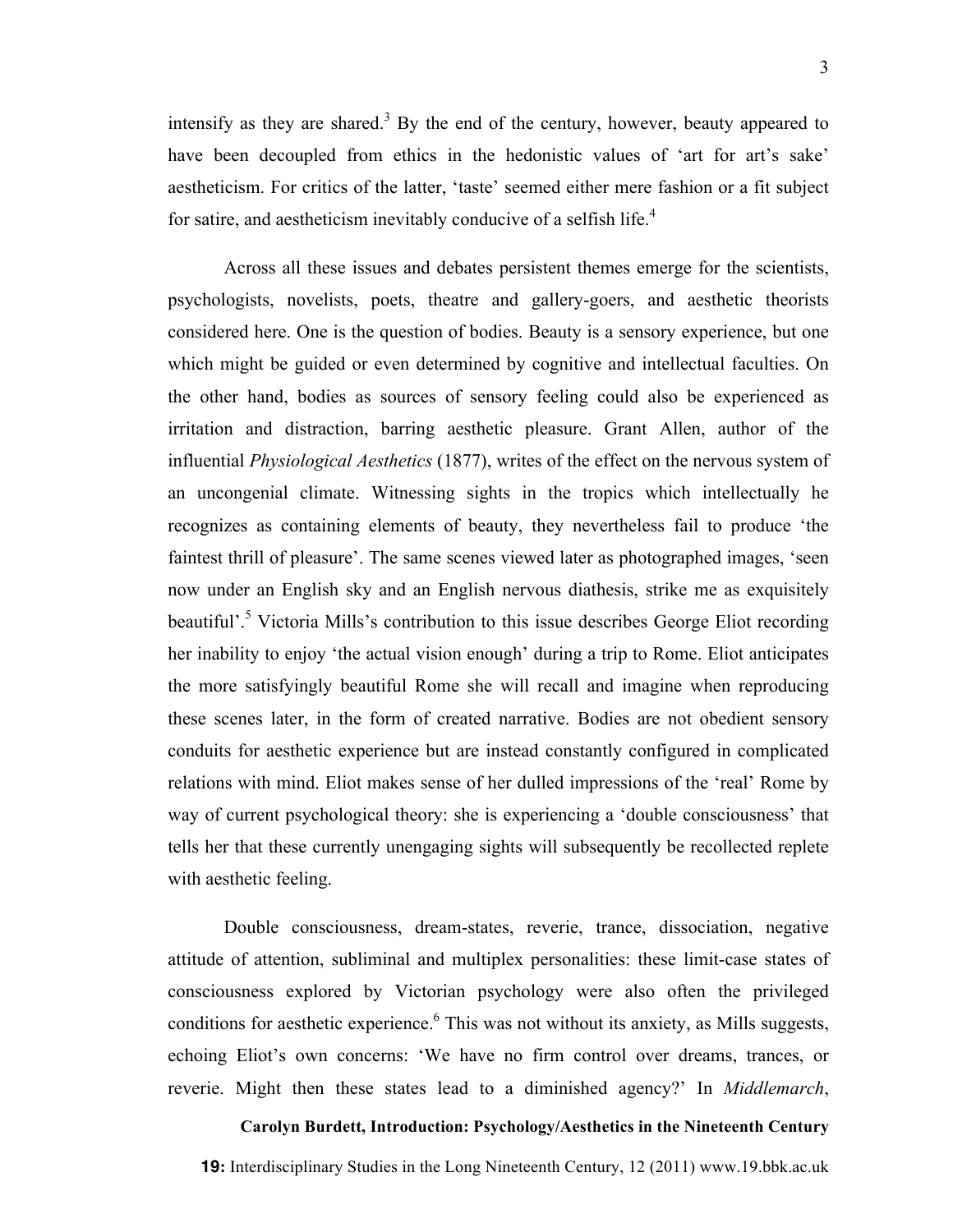Dorothea's dream-like state before the statue of Ariadne in the Vatican museum is, Mills argues, part of an aesthetic experience in which the conscious and unconscious mind engage in dialogue. Museums are the 'dream space' where this encounter, and its implicit dialogue with current theories of consciousness, takes place.

Tiffany Watt-Smith examines a very different 'reverie' state in her investigation of the neurologist Henry Head's techniques of self-experimentation and observation. Head voluntarily underwent a painful surgical procedure in order to chart the physiological and mental process of recovery. To experience his own sensations without the distortions of external distraction or the effects of will, he entered a state he called a 'negative attitude of attention'. Head was intensely proud of his skill in psychological introspection. As Watt-Smith demonstrates, however, its techniques were also those deployed by actors and theatrical audiences. Head was an enthusiastic theatre-goer and his self-observations were as much a part of theatre as they are of the scientific laboratory. Privileged states of imagination, of poetic, artistic, and dramatic creativity, and of aesthetic pleasure, turn out to be a necessary strategy for the skilled scientific investigator too. Reverie, the 'negative attitude of attention', disarms or circumvents the potentially ruinous effects of too much self-consciousness which threatens to derail introspective method.<sup>7</sup>

Introspective skills and aesthetic sensitivity often coincided. Carolyn Burdett's examination of Vernon Lee's psychological aesthetics shows how Lee's theory originated in her rapt attention to her lover's apparently hyper-sensitive body and remarkable introspective skills. As the women's relationship grew more distant, Lee relinquished the hope that she (and others) might eventually experience similar bodily reverberations when viewing beautiful objects. Armed with a new concept borrowed from German aesthetics – empathy – she sought to show that aesthetic response must be understood as a mental process, involving memory and imagination. The body, though, keeps finding a way back in, albeit a body itself undergoing transformation in physiological laboratories as technological instruments extended, exteriorized, and altered sensory perception.

### **Carolyn Burdett, Introduction: Psychology/Aesthetics in the Nineteenth Century**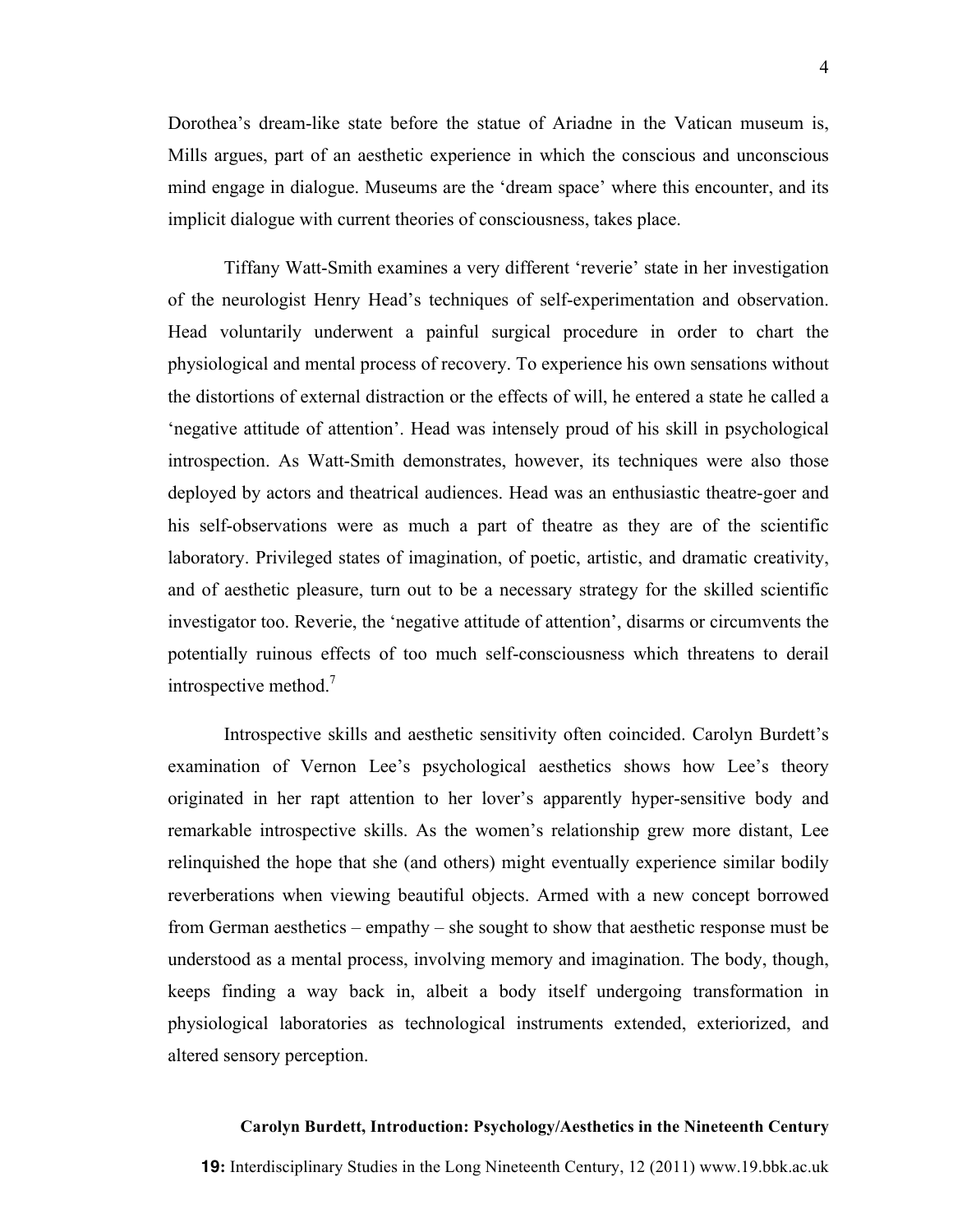For Frederic Myers, founder member of the Society for Psychical Research and co-author of the two-volume study of ghost sightings, *Phantasms of the Living* (1886), it was poetry which allowed him to dramatize, imagine, and explore the dynamic relation between conscious and unconscious states that might even extend beyond the limits of the mortal body. Helen Groth presents Myers as a self-identified 'minor poet' and 'amateur *savant*', enraptured by poetry's ability to intensify inner experience and to render 'the invisible or subliminal aspects of everyday life visible'. Putting his poetry back alongside the '*savant*' writing for which Myers is now best known, Groth shows how a stylistically nostalgic verse may nevertheless be thematically experimental.

Writing and reading poetry, visiting the theatre or a museum, looking at art: these activities are, for the writers investigated here, also experiments on minds. As Matthew Beaumont reminds us, it is this capacity – the capacity to experiment on his own mind – that for Pater made Coleridge the 'archetypal aesthetic critic'. Neil Vickers's investigation of how Coleridge understood the two terms he helped to bring into currency and into contact with each other, psychology and aesthetics, shows that both terms emerged sharing a 'common burden': they 'had to prove their worth in moral terms'. It is through his encounters with German-inflected ideas about 'Ästhetische Theorie' and 'psychologie' that Coleridge found ways to lighten that 'common burden'. In the process, he pressed mental introspection into service as a means to bodily cure.

For Pater, famously, there was no cure for the pains of living but only a prescription for the fleeting pleasures of art and song. Matthew Beaumont reads Pater's *Studies in the History of the Renaissance* as a 'laboratory for thinking about consciousness'. But *Studies* is also a séance, in which Pater's sympathetic engagement with the artwork is at the same time an encounter with the artist's psychology and his own. It is rhetoric – Pater's 'ecstatic prose', as Beaumont describes it – that invokes spirits of the past which reach and touch Pater in the present. This is introspection as epiphany, occult revelation, and Paterian 'psychagogia'.

Helen Groth shows us that Frederic Myers's post-theological and evolutionary vision of a subliminal self is 'a psychological re-articulation of soul or spirit'; while for

#### **Carolyn Burdett, Introduction: Psychology/Aesthetics in the Nineteenth Century**